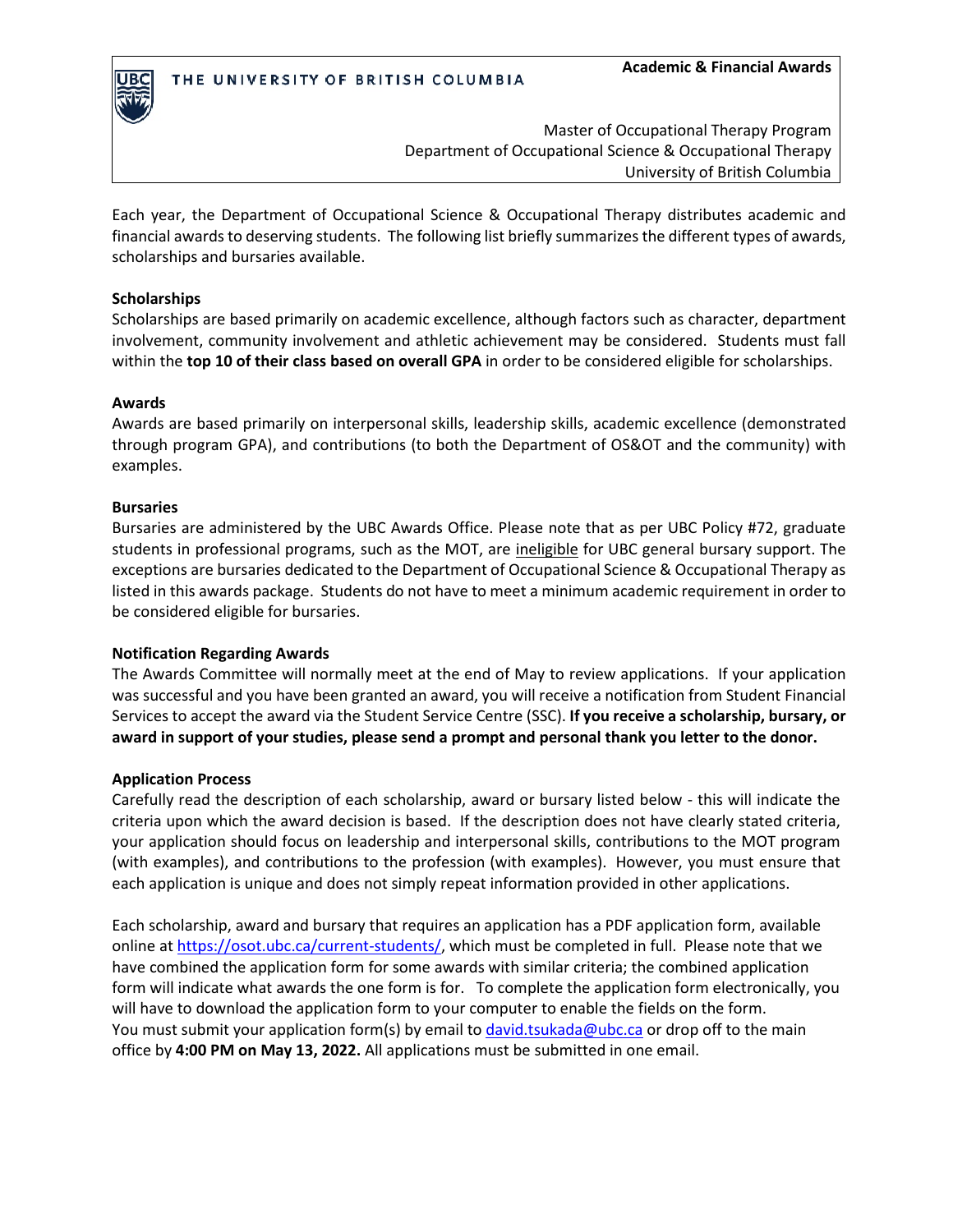## **Scholarships: No Application Required**

#### **(4111) Ken F. Fraser Memorial Scholarship**

Eligibility: MOT2 Value: \$900

Two scholarships of \$900 each have been endowed by friends and colleagues of the late Ken F. Fraser. Mr. Fraser, who died in December, 1977, was a founding Director of the G. F. Strong Rehabilitation Centre, and served as President of the Centre as well as Chairman of the Building Committee for the Centre for 5 building projects spanning the period 1948 to 1976. His efforts contributed substantially to the operation one of the largest and most modern rehabilitation facilities in Canada. One scholarship is made to a second year student in the Master of Occupational Therapy program. One scholarship is made to a second year student in the Master of Physical Therapy program. The scholarships are based on academic standing in the first year MOT and MPT courses. The awards are made on the recommendation of the respective Departments.

#### **(4114) Harold James Russell Scholarship in Rehabilitation Sciences**

Eligibility: MOT1

Value: \$1500

Scholarships totaling \$3,000 have been endowed through a bequest from the late Harold James Russell. The awards are divided equally between the students in the Departments of Occupational Science and Occupational Therapy and Physical Therapy. Awards are made on the recommendation of the respective departments.

#### **Scholarships: Application Form Required**

## **(5613) Janet Louise Berryman Scholarship in Medicine**

Eligibility: MOT1 or MOT2

Value: \$2250 x 2

Scholarships totaling \$4,500 have been endowed through a bequest by Janet Louise Berryman. The awards are offered to students in the Faculty of Medicine, including those in the Department of Occupational Science and Occupational Therapy and the Department of Physical Therapy. The awards are made on the recommendation of the Faculty.

#### **Awards: Application Form Required**

#### **(4129) Sarah Brabyn Memorial Service Award**

Eligibility: MOT1 or MOT2 Value: \$3200

A \$3,200 service award has been endowed in memory of Sarah Brabyn, who was at the time of her passing in 2002 a student in her final year of study in the Occupational Therapy program at UBC. The award is offered to a student in Occupational Therapy who has good academic standing, especially in the area of biomechanical occupational therapy and has demonstrated the qualities exemplified by Sarah: leadership, community involvement, and a strong collegial spirit. Please descript how you are demonstrating leadership and your involvement in the community. The award is made on the recommendation of the Department of Occupational Science & Occupational Therapy.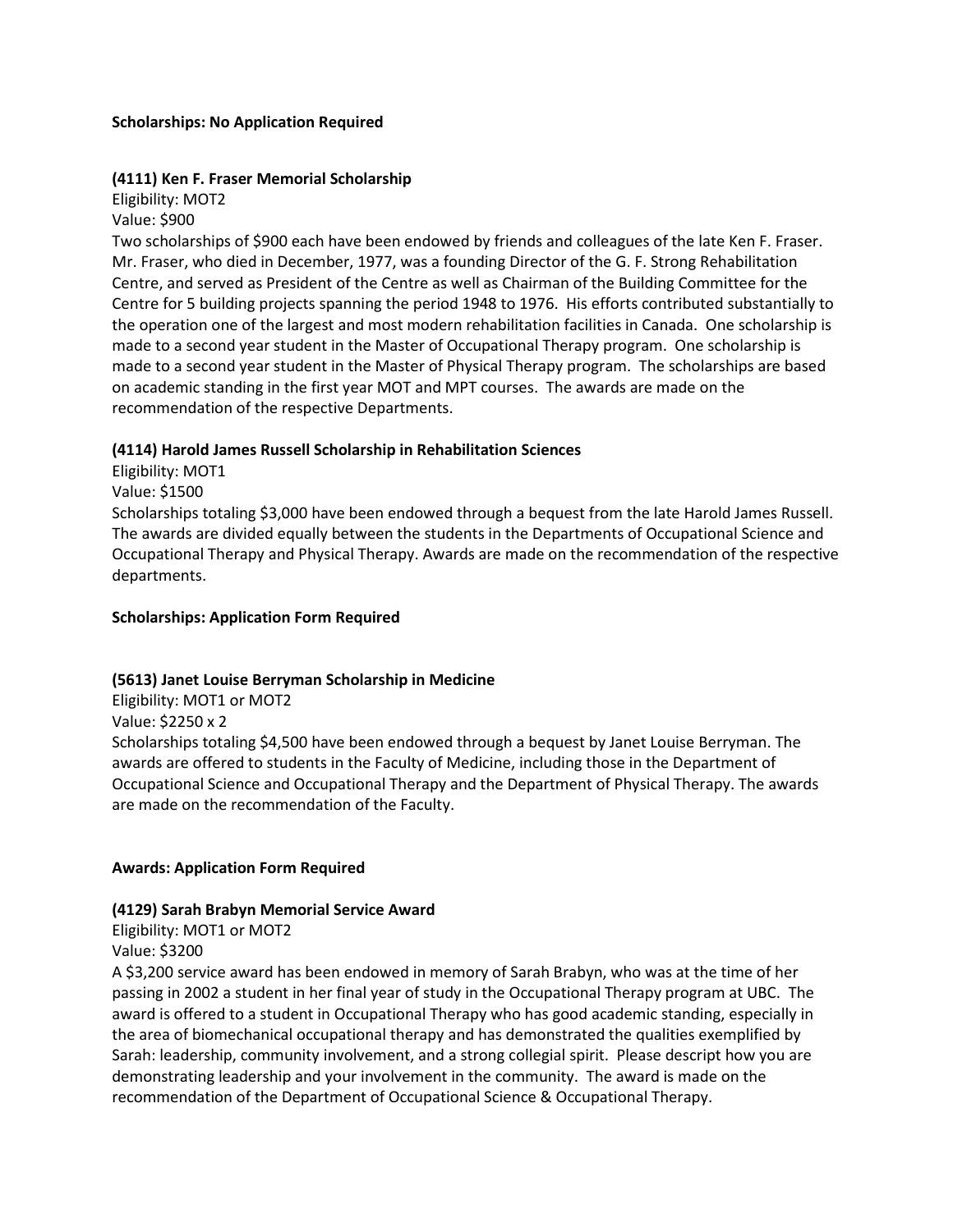## **(4133) OTDBASE Distant Fieldwork Award in Occupational Therapy**

Eligibility: MOT1 or MOT2

Value: \$1650

Awards totaling \$2,400 have been endowed by Marilyn Ernest-Conibear, UBC alumna (B.S.R.1969, M.A. in Adult Education 1972) and Professor Emeritus of the University of Western Ontario, to assist promising students in Occupational Therapy with travel and accommodation costs for fieldwork education in remote or distant communities (interpreted as being a placement on Vancouver Island, in Northern or Interior British Columbia, or in an international setting). Candidates must apply in writing to the Department of Occupational Therapy. The awards are made on the recommendation of the Department.

# **(7671) Rehabilitation Sciences Award**

Eligibility: MOT2 Value: \$450 x 2

Four awards of \$450 each have been endowed by the staff, students, and graduates of the School of Rehabilitation Sciences. The awards are given to two second year Master of Occupational Therapy students and two to second year Master of Physical Therapy students on the basis of good academic standing and overall personal qualities. Selection is made on the recommendation of the Department of Occupational Science and Occupational Therapy and the Department of Physical Therapy, Faculty of Medicine.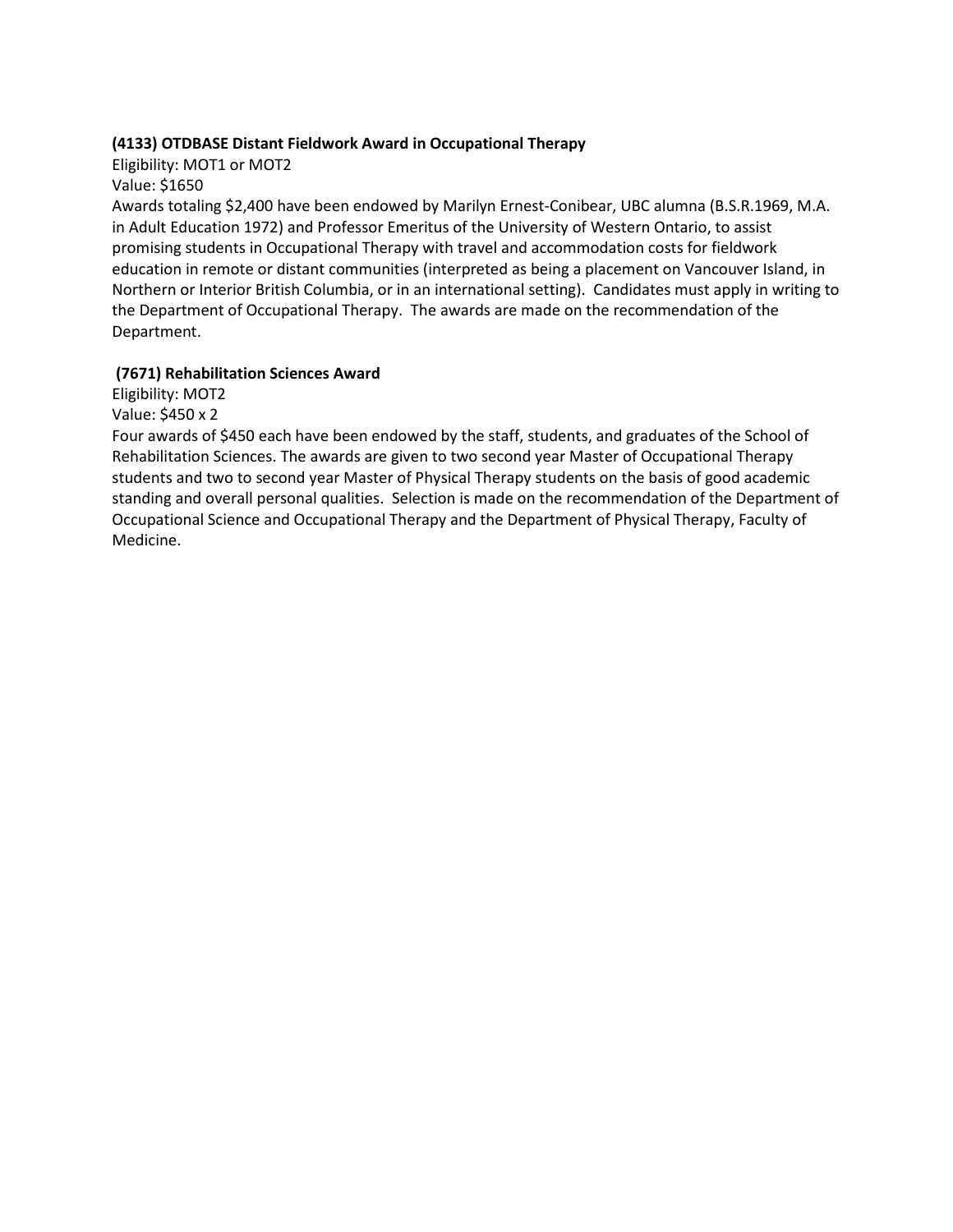## **Bursary: Application Form Required**

## **\*NEW\* UBC MOT Student Legacy Bursary**

Eligibility: MOT1 or MOT2 Value: \$1500

A bursary of \$1,500 endowed by the department of Occupational Science and Occupational Therapy, awarded to a student in the Master of Occupational Therapy Program based on financial need, participation in school and community activities, and academic standing. The recommendation is made by a faculty-led committee from applications received.

# **(7917) University of British Columbia Rehabilitation Sciences Alumni Bursary**

Eligibility: MOT 1 and MOT2 Value: \$3500

Bursaries totalling \$3,400 have been made available through an endowment established by the School of Rehabilitation Medicine Undergraduate Society for first and second-year Master of Physical Therapy and Master of Occupational Therapy students and are based on financial need, participation in school and community activities, and academic standing. The recommendation is made by a joint faculty-alumnistudent committee in consultation with Enrolment Services from the applications received.

*\* Administered by Student Financial Services \**